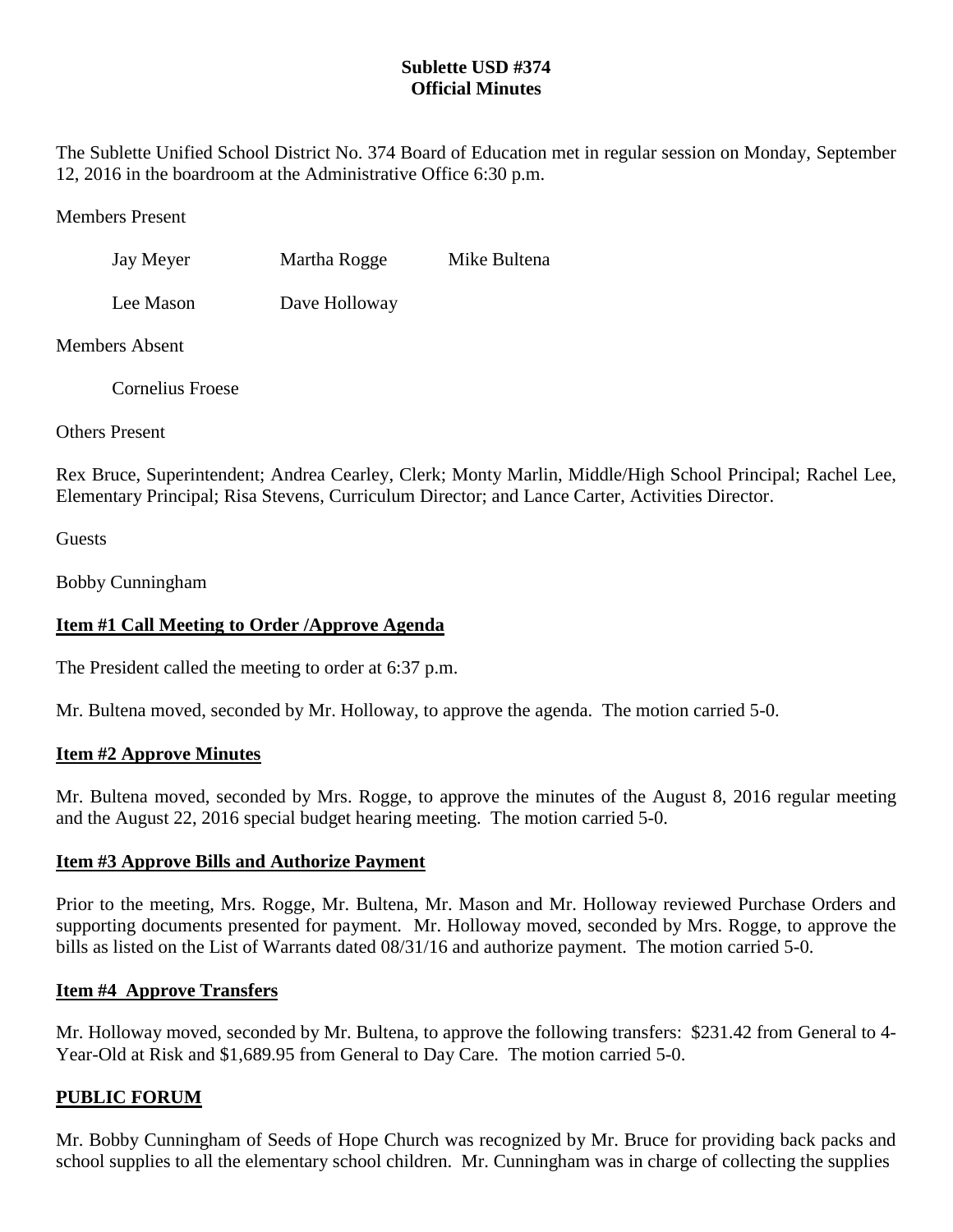Board Minutes Page 2 September 12, 2016

which other area businesses also contributed funds to purchase. Mr. Bruce expressed his appreciation to Mr. Cunningham for helping many families reduce their beginning-of-the-year expenses by providing these much needed supplies.

# **Reports**

## Curriculum

Mrs. Stevens reported that the curriculum meetings started last week. Mr. Marlin, Mrs. Lee and Mrs. Stevens will attend a Zero Year meeting at the Service Center tomorrow, September 13. Mrs. Stevens stated that the new teachers have jumped right in to learning their new positions and job requirements. She also expressed her appreciation to the board for the installation of the Safe Defend boxes.

## Principals

Mrs. Lee reported that the student count at the elementary school (PreK thru 6) is 273. She stated school was off to a good start and the After School program was going great with an average attendance of over 100 daily.

Mr. Marlin informed the board that the enrollment in grades 9 thru 12 is 124 students and the middle school has an enrollment of 61 students. He reported tardies at the beginning of school and after lunch period have been reduced so far this year. He was also appreciative of the nice new doors at the main entrance of the high school.

#### Activities Director

Mr. Carter reported the number of students out for fall sports at both the Middle School and High School. He stated the football field and surrounding facilities look great.

## SWPRSC/HPEC

Mr. Meyer reported on the SWPRSC Board meeting. He also reported on our After School grant award which we received and other area grants that were awarded. Mr. Bultena did not have a report on the HPEC meeting.

#### Superintendent:

Mr. Bruce reported that Marla Webb from Centera Bank could not attend the board meeting, but Mr. Meyer has approved the Save for America program for this year with some changes being made due to some new state statutes.

Mr. Bruce also discussed "Walk Through" evaluations; H.S. Yearbook changes; Day Care nearing completion; Safe Defend being up and live; CPR training to be presented in 9<sup>th</sup> grade health class; board shirts; the KASB fall summit September 27, 2016 at SWPRSC and the KASB annual conference December 2, 3 & 4, 2016 in Wichita.

Mr. Bruce also commented on the declining enrollment over the last three school years.